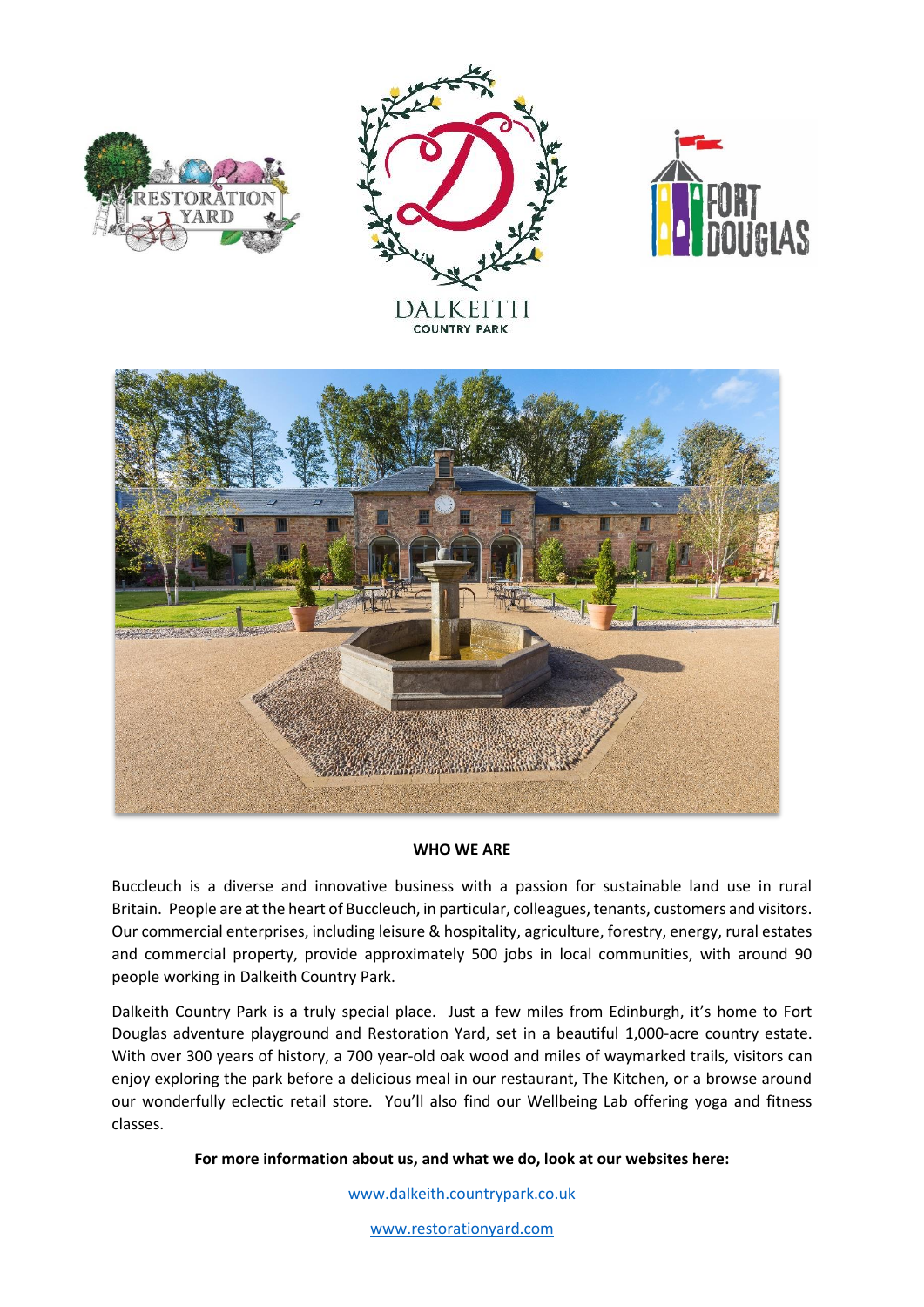

- We treat each other with respect
- We do our best for customers
- We care about our communities
- We actively manage our impact on the environment

# **WORKING FOR US**

Chef, Security Officer, Lettings Agent, GIS Technician, Gardener, App Developer, Joiner, Wildlife Ranger, Barista, Forester, Surveyor, Retail Assistant, House Guide, Project Manager, Finance Assistant, Fencer, Site Engineer…

Just some of the many and varied roles people carry out at Buccleuch and chances are, you won't have worked anywhere like it before. If you join us, you can expect to be busy and challenged, but you'll never find it dull. Colleagues are encouraged to use their initiative and many have had the opportunity to develop their roles. We're particularly committed to safety and wellbeing and we like to think this is a great place to work.

In our last People Survey colleagues reported that they are proud to work for Buccleuch, they understand what is expected of them and feel that their team environment is supportive. Here's what some of our colleagues had to say:

# ''It's a great place to work''

''Buccleuch is unique but it's the people that really make it"

''I enjoy being part of the team'' "I felt really valued during what has been a difficult time"



*"The company has really demonstrated commitment to everyone's wellbeing"*

 "The mansion houses and grounds are so beautiful and it's interesting to work with a family whose roots trace back to King Charles II and beyond"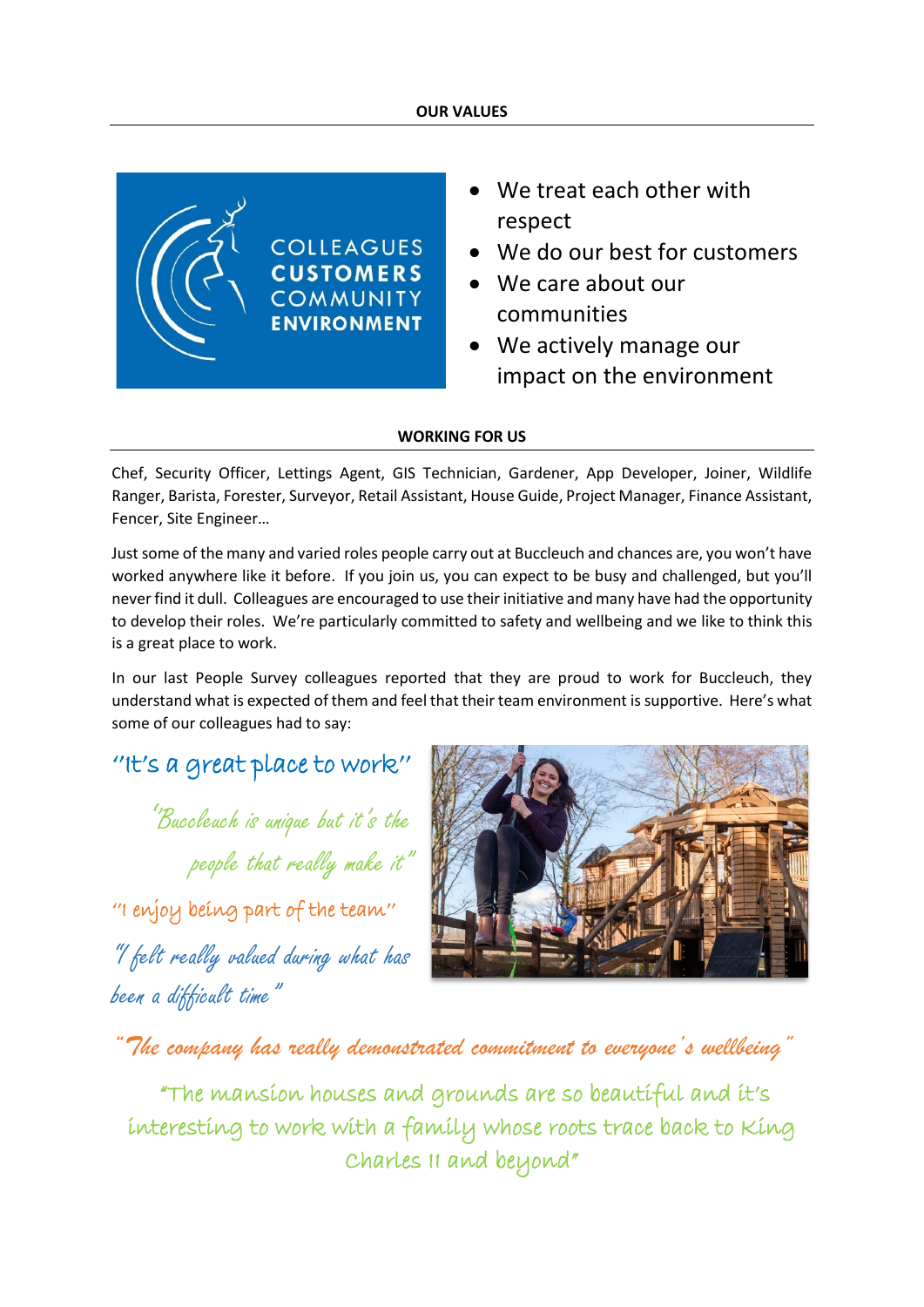| <b>Role title</b> | Caretaker             | <b>Shift pattern</b>             | 4 days on, 4 days off                  |
|-------------------|-----------------------|----------------------------------|----------------------------------------|
| <b>Location</b>   | Dalkeith Country Park | <b>Average hours per</b><br>week | $35 - 40$                              |
| <b>Start date</b> | <b>ASAP</b>           | <b>Manager's role</b>            | <b>Assistant Facilities</b><br>Manager |

This is a hugely varied, rewarding and exciting role. No two days are the same and you will be "hands on" in every aspect of park activity! Watch this short video to hear first-hand what makes this such a unique and interesting role [by clicking on this link.](https://www.youtube.com/watch?v=DX5eLTOzL0g)

As Caretaker your duties will vary hugely; it might be a lost Fort Douglas adventurer one day, a stray farm animal the next, providing help to our visitors…and everything you can imagine in-between! As a key member of the facilities team you will go the extra mile to ensure that the needs of all our visitors, colleagues and tenants are met and that day-to-day operations at Dalkeith Country Park run smoothly. You'll need a professional approach and the ability to keep a cool head under pressure ensuring that any issues or emergencies that arise are dealt with effectively.

Working on a four days on, four days off basis, your 10-hour shift will start at 7.30am and finish at 6.30pm. You will also be asked to provide holiday and sickness cover for colleagues which may include the occasional night shift.

You'll find more detail about the day-to-day responsibilities involved in this role at the end of this pack.

## **Salary & benefits**

| <b>Salary range (dependent on experience)</b>                           | £21,000 - £24,000                                  |
|-------------------------------------------------------------------------|----------------------------------------------------|
| <b>Employer pension contribution (subject to you contributing 3.5%)</b> | 5.5%                                               |
| Annual leave (inclusive of public and statutory holidays)               | 21 days (based on a full time<br>equivalent of 30) |
| Life assurance                                                          | 2.5 times salary                                   |
| <b>Other</b>                                                            | Eligible to join Private<br>Health scheme          |



Holidays increase by one day for five years' continuous employment (up to a maximum of 5 additional days) and we offer the opportunity to join a holiday purchase scheme (after one year's employment) along with a cycle to work scheme.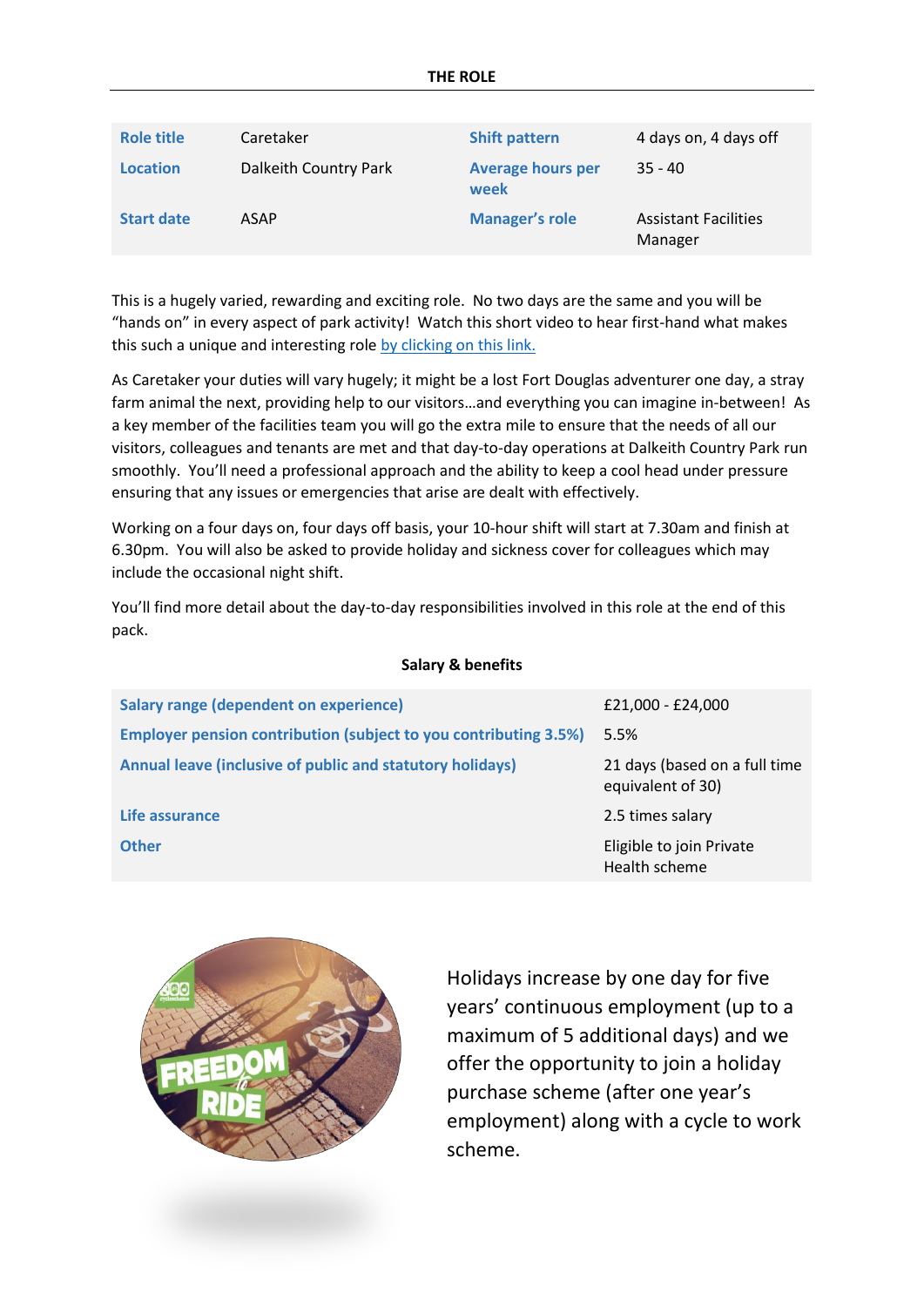We want to hear from candidates who have the skills listed below and who can demonstrate the personal traits and behaviours that are key to success in this role.

| <b>Essential skills</b>                                                                | <b>Personal traits &amp; behaviours</b>                                                                |
|----------------------------------------------------------------------------------------|--------------------------------------------------------------------------------------------------------|
| Sound IT skills with competence in Microsoft<br>Word, Excel and Outlook                | Organised with a pro-active approach and<br>ability to co-ordinate and track progress of<br>activities |
| Strong communicator and able to build rapport<br>with visitors, tenants and colleagues | A hands-on approach and willingness to 'roll<br>your sleeves up'                                       |
| Excellent customer service skills and great with<br>people                             | A can-do attitude with confidence to use<br>initiative                                                 |
| Ability to exercise discretion                                                         | Professional and calm under pressure                                                                   |

We are looking for candidates who have these qualifications and experience:

| <b>Experience</b>                                                                  | <b>Qualifications</b>                           |
|------------------------------------------------------------------------------------|-------------------------------------------------|
| Solid experience within a visitor services or<br>facilities management environment | Full UK driving licence                         |
| Practical experience of repair and maintenance<br><i>issues</i>                    | First Aid at Work (preferred but not essential) |
| Experience of dealing with contractors                                             |                                                 |

You don't need to have supervisory experience but it helps!